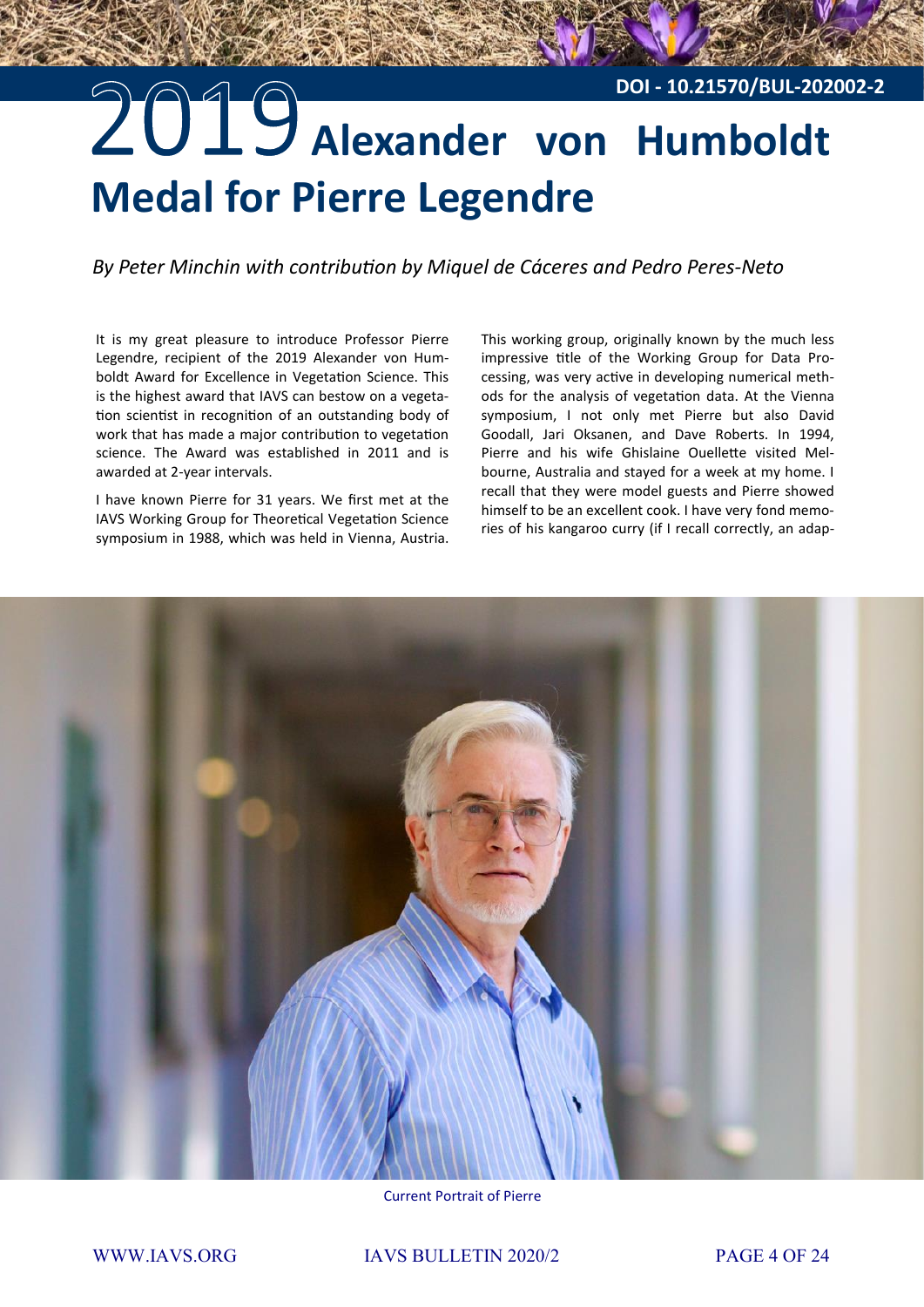tation of a recipe he had learned in Montreal for venison curry). Pierre and Ghislaine continued on from Australia to his sabbatical in Perpignan in SW France. My wife and I met up with them there for a few days *en route* from Spain to Italy. We explored the local sights, including several wineries around Perpignan and I learned a lot from Pierre about the regional wines - Côtes du Roussillon, Banyuls, Muscat de Rivesaltes, and Maury. Pierre once again excelled in the kitchen, preparing a delicious duck dish and inventing a sauce featuring local peaches from the farmers market and Roussillon wine.

But to get back on topic, Pierre is a very worthy recipient of this award. His research and in numerical ecology, both solo and collaborative, has provided vegetation scientists with many effective tools to analyze plant communities, investigate their patterns of spatial and temporal variation, and identify environmental factors that determine these patterns in space and time.

Pierre obtained a B.A. from Collège Saint-Viateur (affiliated with University of Montréal) in 1965 and then did 2 years of a B.Sc. in biological sciences at the University of Montréal before heading to McGill University to complete a M.Sc. in zoology in 1969. He then obtained his Ph.D. in biology from the University of Colorado (Boulder) in 1971.

Pierre was a Postdoctoral Fellow in the Institute of Genetics at Lund University, Sweden 1971-72 and a Research Associate, Center for Ecological Research, University of Québec in Montréal 1972–73. After positions as Research Director of the Centre for Environmental Research and a Natural Sciences and Engineering Research Council Research Associate, he was appointed a Professor in the Physics Department at the University of Québec in Montréal in 1980. Pierre then moved to the University of Montréal as an Associate Professor in the Department of Biological Sciences in 1980-84, becoming a Full Professor in that department in 1984.

Pierre has previously received many richly deserved awards and distinctions. He was elected Fellow of the Royal Society of Canada in 1992, received the Distinguished Statistical Ecologist Award of the International Congress of Ecology (INTECOL) in 1994, and the Romanowski Medal (environmental science) of the Royal Society of Canada in 1995. In 1999, at the Ninth Lukacs Symposium "Frontiers of Environmental and Ecological Statistics for the 21st Century", Pierre received the Twentieth Century Distinguished Service Award "for outstanding contribution to the synergistic development and direction of statistics, ecology, environment and society".

In 2005, he was awarded the Prix Marie-Victorin, the annual prize of the Government of Québec for highest achievements in research in natural sciences and engineering. He was made an Officer of the National Order of Québec in 2007 and in 2012 he received the Canadian Council of University Biology Chairs Career Achievement Award. In 2013 Pierre was awarded the Canadian Society for Ecology and Evolution President's Award. In 2015, the Canadian Aquatic Resources Section of the American Fisheries Society declared him to be a Legend in Canadian Fisheries Science and Management "in recognition and appreciation of contributions to fisheries science" and French Consulate in Québec City awarded him the Adrien-Pouliot Prize (for scientific cooperation with France).

In 2016 Pierre was elected Corresponding Member of Academia Mexicana de Ciencias (AMC) and in 2019 he was made an Honorary Life Member of the Sociedad Ibérica de Ecología.

Pierre is generally regarded as one of the founders of the field of Numerical Ecology, building on the work of pioneers such as David Goodall, Paul Jaccard, Robert Sokal, and John Gower. Numerical Ecology deals with the analysis of multivariate ecological data, including community composition data (generally with many species) and related environmental data (typically with many variables). Methods have been developed to seek patterns in these types of data, explore correlations between species composition and environment, and test ecological hypotheses. The methods of numerical ecology are widely used by community ecologists, vegetation scientists, and conservation biologists. Though some methods have been borrowed from other disciplines and adapted to the specific structure of ecological data, in many cases it has been necessary to develop entirely new approaches to answer ecological questions. Much of the standard toolkit of multivariate statistics assumes multivariate normal data and linear correlations among variables, while most ecological variables are not normally distributed and have highly nonlinear relationships.

Pierre has an enormous output, including more than 300 journal articles, 11 books, 18 book chapters, and more than 90 versions of software packages in R. Pierre's work is heavily cited. According to the Web of Knowledge, his articles alone have had about 35,000 citations, giving him an H index of 75. In the field of Environment/Ecology, he is one of only four scientists worldwide who have been listed as Web of Science Highly Cited Researchers in all six lists that have so far been published.

Apart from his publications, Pierre's legacy includes the large number of graduate students and postdocs that have worked with him in his lab in Montreal. I could not find an exhaustive list of students and postdocs but just since 2009 he has had 4 MSc students, 5 PhD students, and 7 postdocs.

Pierre's early publications in the 1960's and 70's were mainly in the field of numerical taxonomy but by the 1980's he had come to realize that ecology is much more interesting. I will not attempt the impossi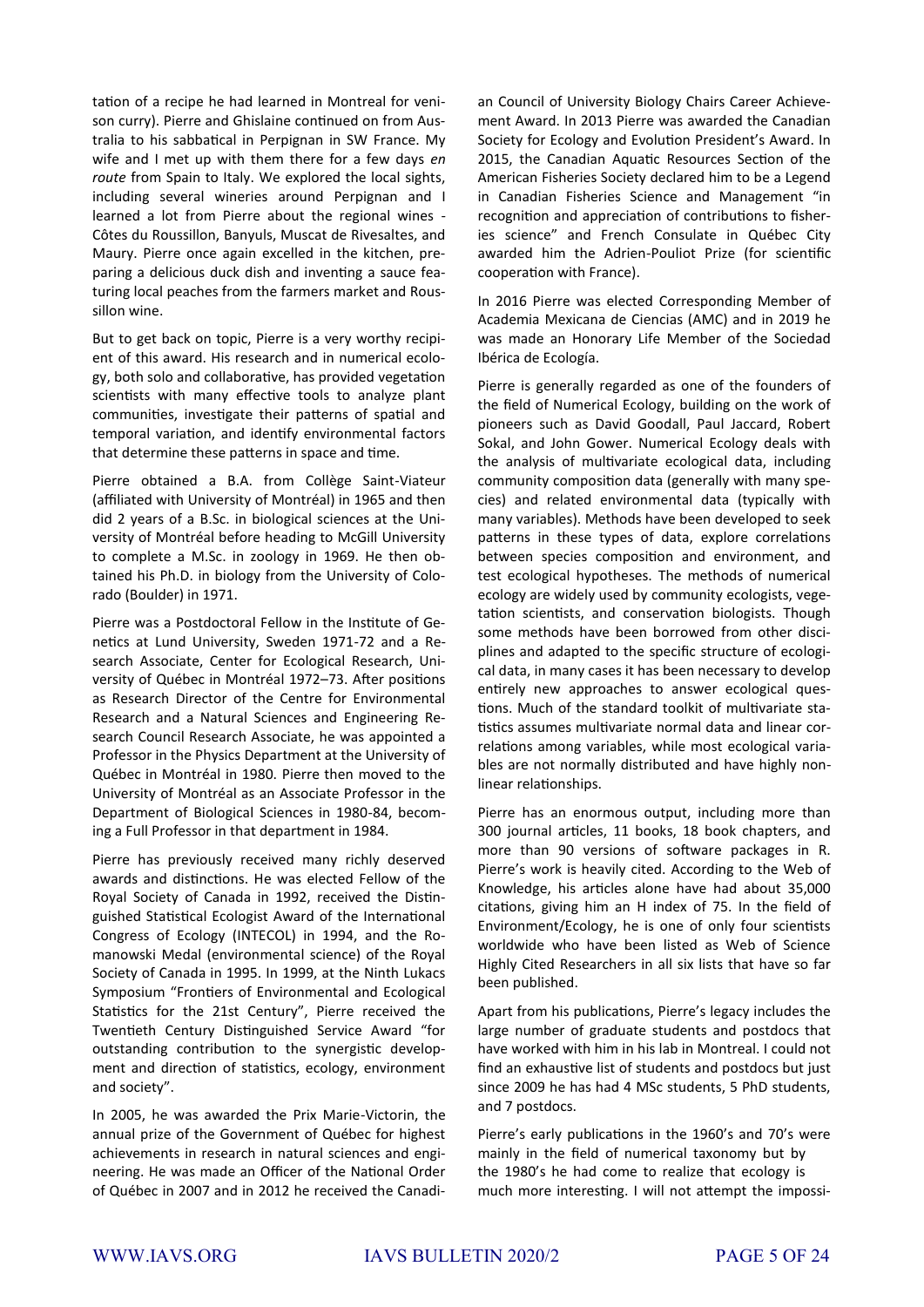ble task of documenting all of Pierre's research achievements here but will briefly try to summarize some of his main contributions in the early  $21<sup>st</sup>$  century.

Since 2000, Pierre's interests have focused on providing methods for the analysis of patterns in community data, including the role environmental factors underlying these patterns and the elucidation of spatial and temporal structures. This mainly arose from collaborations with his long-time colleague Daniel Borcard, which were followed up by post-docs in his lab, especially Pedro Peres-Neto and Stéphane Dray. More about these guys coming up.

One of the key contributions has been the variation partitioning of species data matrices, into fractions attributable to environment, space, time, and their interactions. This research has led to a debate in the literature about the way in which beta diversity should be analyzed.

Many of you (or at least the oldies) may recognize this famous photo, taken in Sun Studio, at 706 Union Avenue in Memphis, Tennessee, in 1957. It shows Elvis Presley, Johnny Cash, Jerry Lee Lewis, and Carl Perkins, all of whom had made their first records with Sam Phillips at Sun Studio and had then gone on to become famous and successful. During an impromptu reunion at the studio, this photo was snapped and became known as "The Million Dollar Quartet". If you are in Memphis, I recommend that you do the tour of Sun Studio, which ends in this studio room, unchanged since the 1950s (the same piano is even there), and they play back the studio tape from the moment that the photo was taken.

Note the similarity with this photo taken in Pierre's lab. It shows Pierre, Daniel Borcard, Pedro Peres-Neto and Stéphane Dray. I think Pierre refers to it as "The Dream Team of 2013" but I like would like to suggest that it be called "The Thousands of Citations Quartet".

More recent contributions on analysis of beta diversity have included reviews of dissimilarity indices and their appropriateness for beta-diversity analyses along with the assessment of local contributions to beta diversity and additional studies about different forms of dissimilarity coefficients and their value to assess beta diversity patterns.

Another important line of methodological contributions has been the spatial analysis of ecological structures, starting with the proposal to use Principal Components of Neighbourhood Matrices (and later generalized to Asymmetric Eigenvector Maps and Moran's Eigenvector Maps) as spatial variables to quantify the importance of spatial structures and their scales.

These approaches have had extensions to phylogenetic analysis and multi-scale spatial analyses, research conducted in collaboration with Guillaume Guénard, a PhD student in Pierre's lab. Pierre has developed ideas

about the analysis of temporal and spatio-temporal patterns, the latter also profitting from the Principal Components of Neighbourhood Matrices approach. In addition to these main lines of research since 2000, Pierre also continued to make important contributions to the use and improvement of existing, classical statistical tools.

This has been just a brief summary of some of Pierre's contributions over the past two decades but I hope it has served to give a taste of his enormous volume of work and its contribution to the tool kit for vegetation science. Apart from his research articles, Pierre has had a major impact on the development of data analysis in ecology through his books.

In 1975, Pierre and his brother Louis Legendre, an oceanographer, were independently invited to attend a 3 day meeting of ecologists to discuss an emerging area in ecology – the application of statistical methods to study multivariate ecological data. On the final evening of the meeting, Pierre and Louis sat out on the terrace of a restaurant overlooking the Mediterranean and wrote a list of topics on a paper place mat. That list was to become the Table of Contents for a book about this new area of ecology, which was published in two volumes in 1979, written in French, and named Écolo-



Pierre Legendre and his brother Louis. Cover picture from *Interface*, September-October 1986, photograph René Decarrufel, reproduced with permission of l'Acfas, Canada.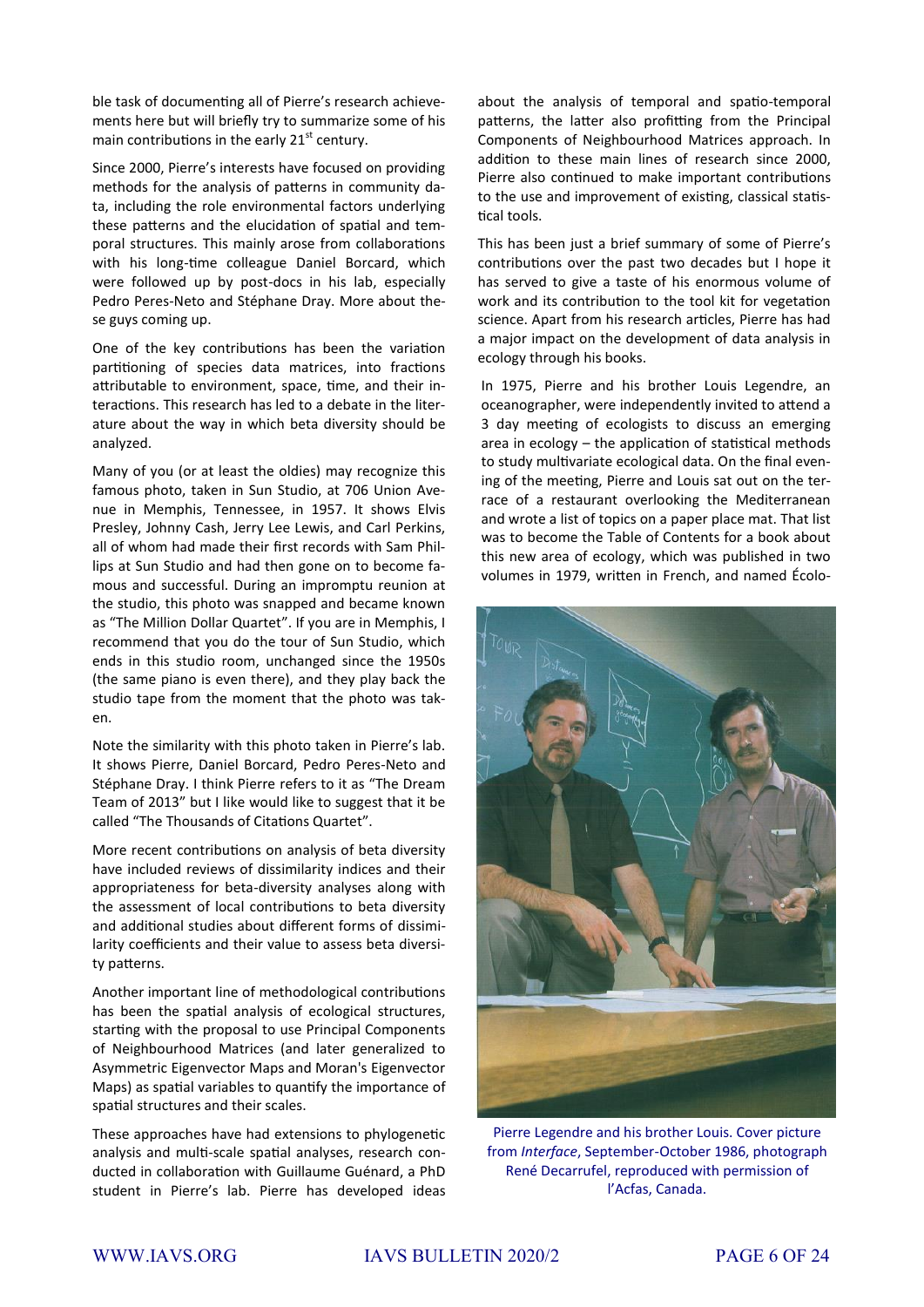gie Numérique (Numerical Ecology). This was followed, in 1983, by the first English edition.

The book was a huge success. I remember how impressed I was to see it for the first time as postdoctoral fellow in the lab of Mike Austin at the CSIRO Division of Water and Land Resources in Canberra, Australia. The book provided a comprehensive and encyclopedic description of methods for multivariate data analysis in ecology, with informative examples showing how to do the calculations. It quickly became a must-have book for community ecologists wanting to understand these methods and apply them to their data.

There have since been two more English editions, in 1998 and 2012. This slide shows Pierre and Louis planning the  $3^{rd}$  English edition over a glass or three of wine. The huge influence this book has had is shown by the fact that, according to Google Scholar, the total number of citations for all editions so far is approaching 20,000. The first English edition was 419 pages long but this expanded to 853 with the second edition and 990 with the third, as new methods and examples were added. I could not resist analyzing these data. Committing the sin of extrapolation, I predict that the fourth edition will come out in around 2025 and will be 1070 pages  $\odot$ .

Cajo ter Braak once told me as we had coffee in a café in the countryside outside Wageningen, in the Netherlands that you can write as many great papers about a method as you like but in the end the best way to ensure that your method becomes widely used is to provide good software. One way to do that is to write a commercial program and sell it. An even better way is to write software that is open source and free to everyone. To this end, Pierre has made many contributions of code to the R project.

The first edition of Numerical Ecology with R was published in 2011, co-authored by Pierre, Daniel Borcard, and François Gillet (University of Franche-Comté). It makes most of the methods discussed in the book accessible to all ecologists via R. The second edition was published in 2018. Numerical Ecology with R has been translated into both Mandarin and Spanish, further increasing accessibility (since both of these languages are in the top four spoken languages of the world). Now all we need is a Hindi edition.

My personal favourite paper by Pierre is this one, in which the method of spatially constrained clustering that he developed with Francois-Joseph Lapointe was applied to the important task of making a regional classification of single malt Scotch whiskies, taking into ac-